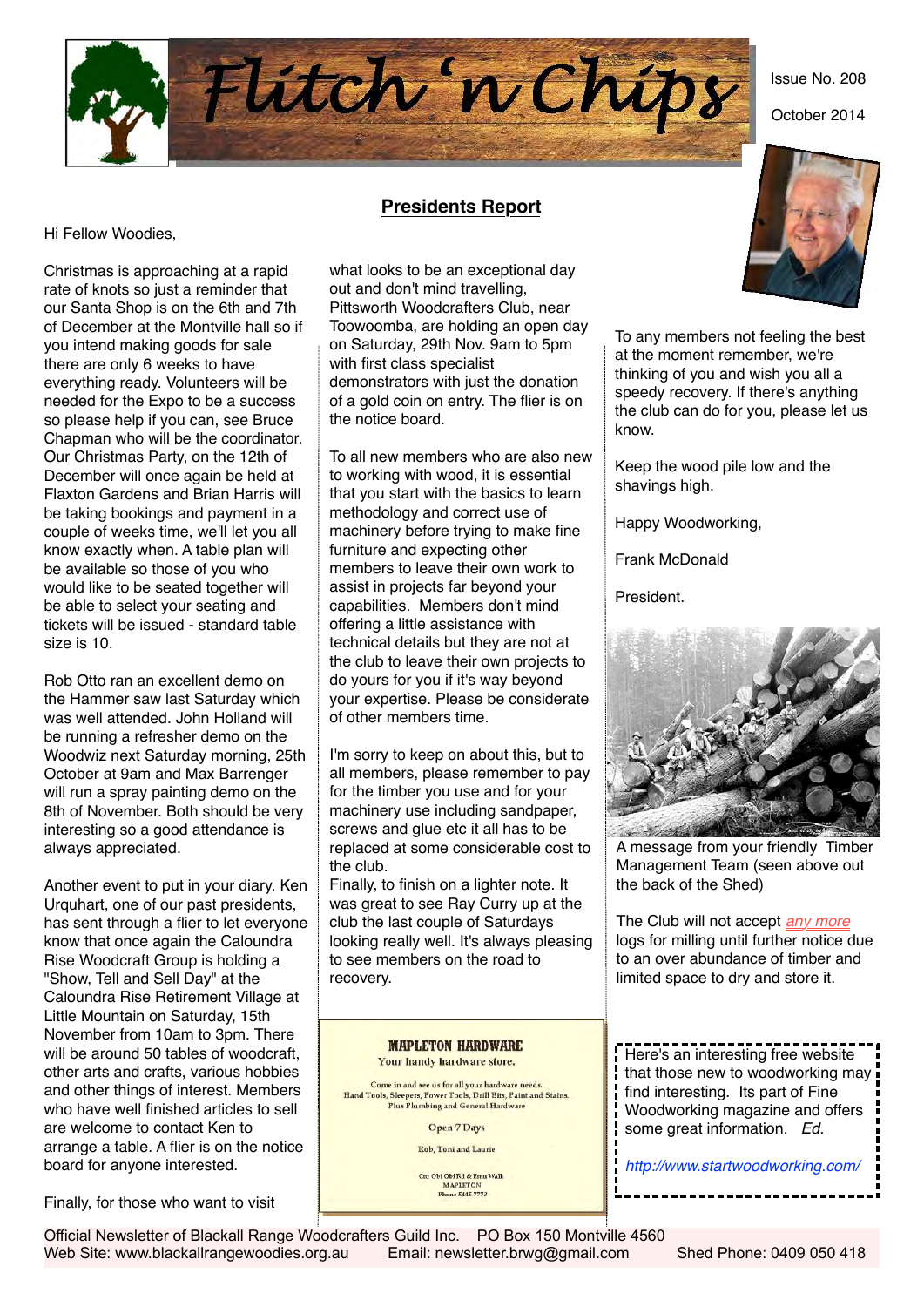

Last week a large group of Woodies were treated to a very enlightening demo by Rob Otto of the do's and dont's of using the Hammer table saw. Safety was the overriding feature of the demonstration as well as the use of Jigs to achieve repeated accurate results.

Rob demonstrates the use of a gauge block set to accurately adjust the cutting depth of the blade.

Rob demonstrated two methods of accurately removing the lid from a box….note the Domino holes ready for installing the hinges.



This jig is for repeatedly and accurately cutting thin strips.

Who said you can't cut a circle on a table saw? All you need is the right jig and voila!



## **Gary & Cheryle Campbell**

• Camper Trailers • Vehicle Interiors • Furniture Upholstery • Boat & 4WD Canopies

Unit 7 / 47 Beerwah Parade, Beerwah 4519 Queensland

Lap joints have almost been given up as too hard to cut accurately - with this jig they become so simple.

The Gauge Blocks Rob demonstrated are available online from a couple of suppliers. *<http://www.woodpeck.com/setupblocks.html> <http://www.leevalley.com/US/wood/Page.aspx?>*









**DAVID BLACK PROPRIETOR** 

Phone: (07) 5443 9211 Phone: (07) 5443 9527 Mobile: 0413 945 798 Fax: (07) 5443 5714 4/20 Kayleigh Drive Maroochydore Qld 4558

2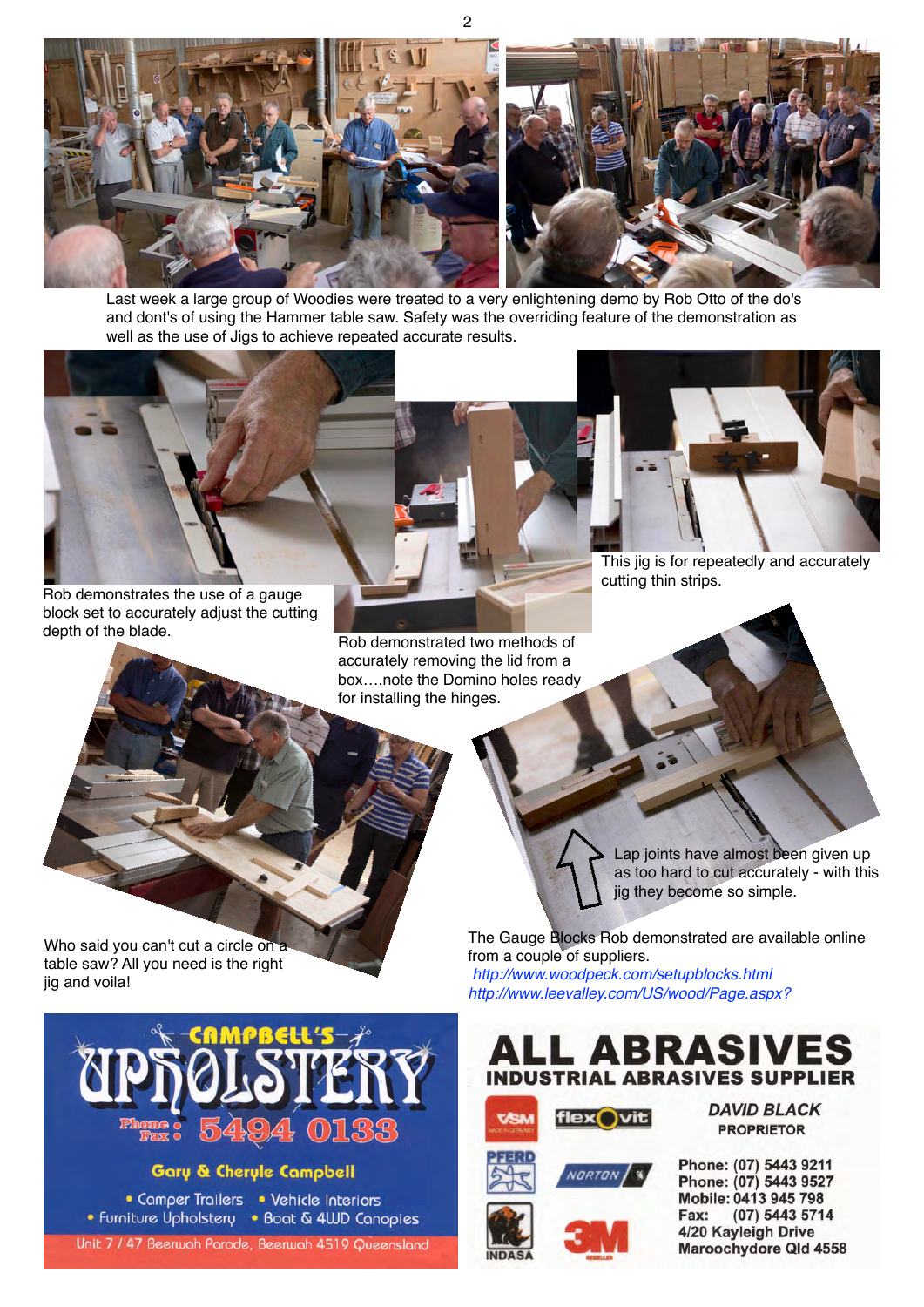

3

#### **MEET RAY CURRY - Member No 006**



Last week we welcomed an old friend Ray Curry back to the fold. Ray is a very popular and long serving member of the Blackall Range Woodcrafters Guild and a past President of the Club. In fact Ray is a Founding Member of the Club back in 1996 and has been a consistent supporting member of the Club since. "Should have a bloomin' long service medal! Does the club give them out, Frank?"

Regularly attending the Woodies and bringing with him a good humour with his many stories of a colourful and long career in shipping in Queensland. Ray managed tugboat operations and coastal shipping for McIlwraith, McEacharn Ltd. All this after Ray started out as a marine engineer with Comalco in 1970, before moving on to Weipa Tug Services (owned by McIlwraith McEacharn Ltd) for 11 years in 1975.

Still with McIlwraith, McEacharn Ltd Ray went to Dalrymple Bay in charge of tug operations for another 11 years. This bulk coal terminal near Mackay in Queensland was handling ship sizes up to 200,000 tonnes and ship movements of three or four a day. 24

tug operators like Ray.

# **I have ever done?"**

"A kitchen dresser from brown pine. Without any plans, it simply evolved and still today takes pride of place. Looks bloody good too."

#### **"And the worst job?"**

"Well, there is a trophy of mine at the club (in a room where some of the member's bad mistakes are hidden – ask around – they are all there and have a story) its in the shape of a split circular turning blank that broke at high speed on the lathe, and the delinquent fractured bit flew off and speared me in the chest with the force of a whaler's harpoon. I was saved from serious injury by my Pacemaker; it acted like a shield, Saturday November 8th Max Barrenger old Pacemaker seems to still work and its uses. too, although I sometimes question it. The next balls up was a busted fruit bowl from Mackay cedar that was turned too thin and ended up as a beautiful and much admired pedestal instead. And nobody knew it grew from a mistake!"

"Sometimes it pays to keep your mouth shut."

## **"If I had a handful of kids about me and was giving advice, what would I say to them?"**

"I'd say always think before cutting. Don't think 'cut once, measure twice'. Always measure twice, and journey as well!"

#### **"What is my philosophy on life?"**

"I read where Wayne Bennett once holding.

hours a day made heavy demands of said, '*If you only do what you have*  "What's the best woodworking job is Wayne. That's my philosophy too. It's *always done, you will only get what you have always got'.* Very true. Good bloke about getting out what you put in."

"See you next week!"

*Each month we will be profiling a member of the Blackall Range Woodcrafters Guild to introduce all members to each other, and to newer members of the club. Ed.*

Demos

On Saturday 25th October John Holland will be demonstrating the safe and correct use of our 'WoodWizz' which is used to level slabs. Once again this machine produces great results if used correctly.

would you believe that? The good will demonstrate Spraying Equipment



cut once. And apply that to your life's Appreciation to Bob Schmidt from Keith Picture shows a big thank you and the presentation of a Certificate of Carter on behalf of B Company 2RAR Vietnam Vets recognising Bob's generosity in supplying the timber for the making of the plaque that Keith is





24 hour Fast Glass Replacement

Mobile: 0427 943 733 Phone: 5494 3733 Fax: 5494 3473 6 Lawyer Street, Maleny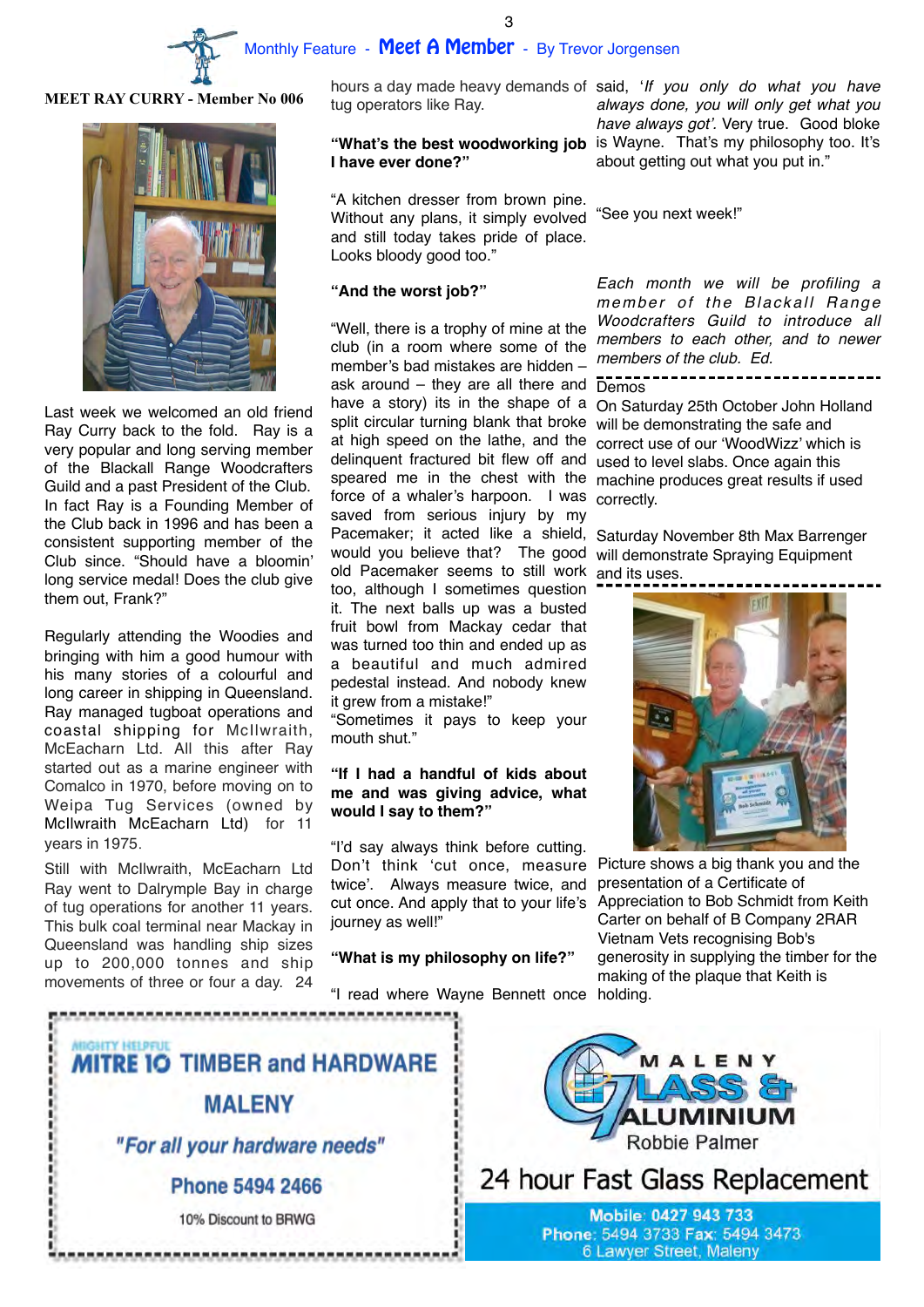## **BLIND NAILING:**

For those unfamiliar with nails, they come in many thicknesses and a wide range of metals for use in fixing an almost endless variety of materials. The common nails and brads we use are of bright steel and are available in two types – flat head, and bullet head. Bullet head nails, as the name suggests, have a small bulbous head, flat on top to accept hammering and designed to be driven flush with the surface, or countersunk to make them less noticeable in a finished project.

One of the problems with countersinking nails in a project is how to cover the nail holes.

The easy solution is to drive in the bullet headed nail or brad, countersink it with a nail set (Often

On Saturday 11th October, we were treated to a great demonstration on the workings of the Hammer table saw by Robert Otto, a veteran of many years in the joinery industry. Not only did Robert show us how versatile this saw is, he devoted time to the issue of safety and backed up his words with A4 sized colour prints of mangled hands and fingers, the results of misadventures with saw benches. His advice; "Keep your eyes on your hands. If you are aware of where your hands are in relation to

the blade at all times, the chances of

# Tips and Tricks 4

#### By Warne Wilson

called a nail punch) and to fill the hole with wood filler; but getting an exact match with the wood colour is difficult. Nail sets come in several sizes, from fine for small brads, to a range of sizes for larger nails. Nail sets. no matter what the size, are made from hardened steel and have a clever little dished profile at the point, designed to resist the hammer slipping off the nail head when being driven. This is good, but the problem remains of attempting to make nail holes invisible.

Blind nailing has been a method used by woodcrafters for centuries. To do this you lift up a chip, drive and countersink the nail, and then glue the chip back in place over the nail. This can be done using a 6mm sharp

## Safety Notes

By Warne Wilson and Dave Banister

an accident will be minimised.

Robert mentioned instances of bad practice by our club members he has seen: A member helping to tail-out picking out offcuts from the space between the spinning sawblade and the fence with his fingers. Members using the saw without the guard in place, which can lead to the piece of wood being picked up by the saw teeth and thrown at high speed. This led to a safety precaution many of our members ignore; always stand to the side when using the saw – stay out of the line of fire. And a potentially bad chisel; carefully cut a shaving along the grain by tapping the chisel gently with a mallet. Ideally, the shaving will curl away while still held at the far end – or a specialised "Blind nailer" like a miniature plane can be used, these are available at woodies suppliers.

TIP: Grip the brad with a pair of long nosed pliers, drive it most of the way, then use the nail set to countersink it. Use a minimum of glue and carefully push the chip back in place. Either hold it down until the glue grabs, usually about a minute, or lightly clamp it with paper and a block. When the glue is dry, sand the surface flat and finish the project as usual. The nailing will be undetectable.

one; members bringing warped wood

to the saw  $-$  if a piece of wood is twisted, it will not lie flat, at a critical point it can rock, pinch the saw blade and cause an accident.

Robert's final statistic; a survey of injuries in America found that most saw bench accidents occur with wood 600mm long by 20mm thick and 150mm wide. Commonly worked boards that everyone should agree should be safe to cut. Another interesting fact; the survey revealed that most accidents occurred during the hour or two after lunch.

## Maintenance Report

by Brian Harris

- 24/9 New silvered carbon filter fitted in water line to kitchen. (Coffee no longer tastes of Possum! *Ed*)
- 27/9 Drum Sander Yet another abrasive belt fitted to sander as previous one was destroyed by mis-use.

Belt Sander - Part of the belt was again destroyed by mis-use.

Morticing Machine - The broken plastic lever that secures timber being morticed has been replaced with one fashioned from Engineering Plastic kindly provided by Alan Boag which should stand up to the task.

- 1/10 Hegner Scroll Saws The bellows on both Scroll Saws have been replaced because they had hardened and cracked over time and were useless for the job. All working good now.
- 8/10 Biscuit Joiner New blade fitted as previous appeared to be blunt.



Selling houses, land, farms in Maleny, Montville, Mapleton & beyond

# Ph: (07) 5478 5288

Shop 2 / Corner Post Office Road & Obi Obi Road, Mapleton sales@rlre.com.au www.rlre.com.au Open 7 Days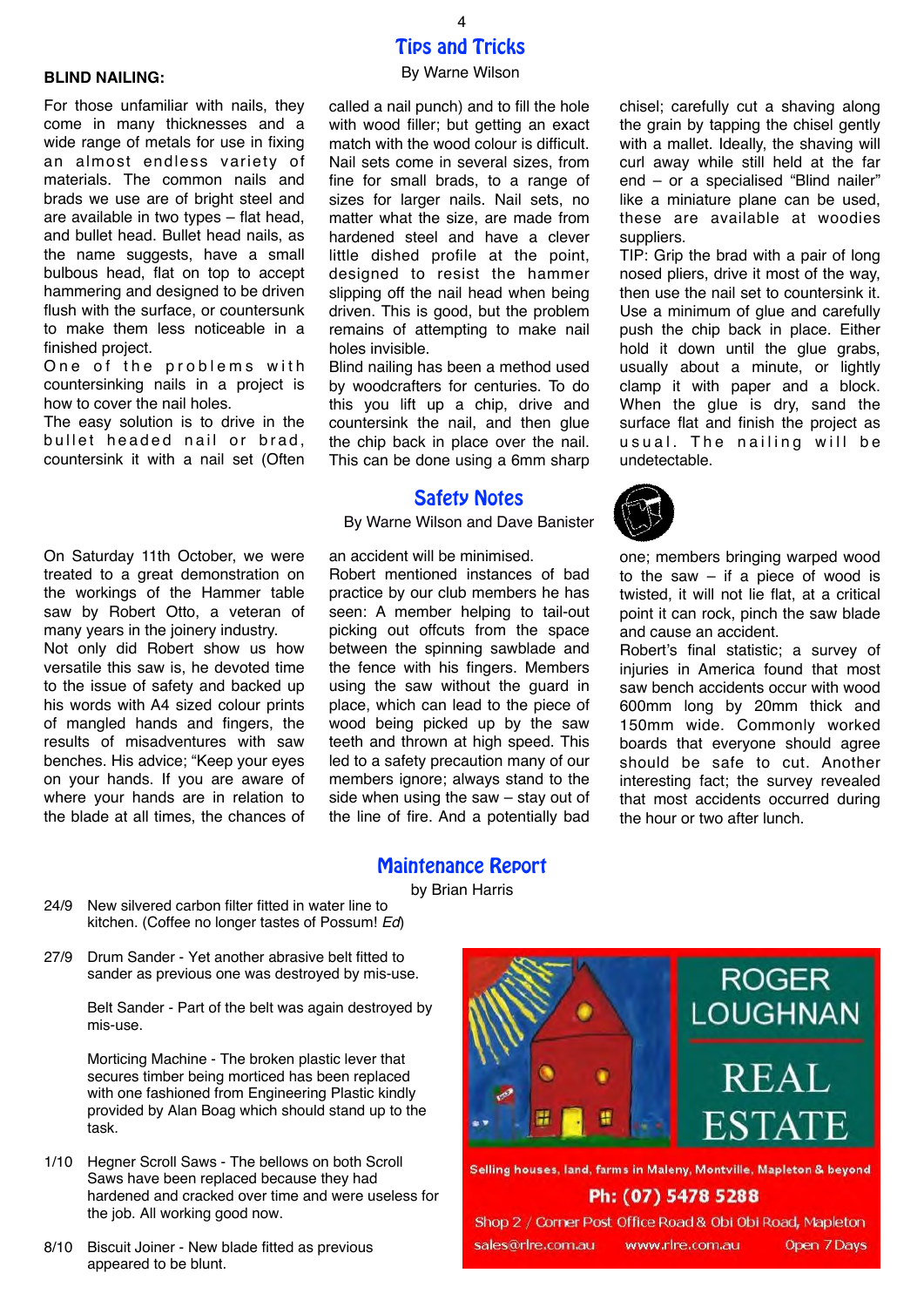# Timber Subject of the Month - prepared by Graham Bradford

# *Tung Tree*

## Family: *Euphorbiaceae.* Genus: *Aleurites* Botanical Names: *Aleurites fordii* and *Aleurites montana*

### Description and natural Occurrence

The A. fordii tree grows well in cooler climates, but can survive up to sub-tropical climates. A. montana is restricted to a more tropical climate. The trees are small to medium sized to 20 m with a spreading crown, fast growing, deciduous, with smooth bark and soft timber. They bear small flowers similar in appearance to Hibiscus, developing to clusters of hard, woody pear-shaped fruit, 4–6 cm long and 3– 5 cm diameter, containing four or five large, oily seeds, green initially, becoming dull brown when ripe in autumn. The trees are productive for about 30 years.

Tung oil, also known as China Wood Oil, is made from the crushed seed kernels of the Tung Tree. Over 200,000 tonnes of oil is produced annually from plantations in China, Argentina, Paraguay, Brazil and the USA . The oil has been used for centuries in Asia as a wood preservative. It is a component in

a variety of industrial products such as oil based paints and printing ink. In its pure form, Tung oil has the consistency of honey, and proprietary brands will be blended with a small amount of citrus terpene to promote penetration into the wood grain. It provides a superior, lasting natural appearance to cabinet timbers, giving a perpetual wet look that highly accentuates the grain of the wood, commonly referred to as "making the grain pop". Because of this, the color of the wood is slightly darkened, giving wood a rich, warm pleasing colour and depth that develops with age.

Tung oil cures by oxidation with the atmosphere to a relatively hard but flexible surface finish.

In its pure form, tung oil is non-toxic and ideal for surfaces that are expected to come into contact with food. This includes wood cutting boards, salad bowls, salt and pepper mills and any other project imaginable. Though the dried oil is relatively hard, the finish it provides is not the most durable, and is usually chosen for its aesthetic appeal rather than its wearability. It is not UV resistant.

Advantages. The following refers primarily to pure 100% tung oil (with citrus terpene). As long as the surface bearing the tung oil has not been damaged, tung oil provides the following benefits:

- $\mathbb{F}$  Waterproof (or at least highly water resistant on a well maintained surface)
- **IN Resistant to alcohol**
- $\boxed{\mathbb{X}}$  Resistant to acetone (such as nail polish or remover)
- $\boxed{\mathbb{X}}$  Resistant to fruit acids and vegetable acids (such as orange juice)
- **IN Flexible. Oil finishes continue to protect as the wood expands and contract.**
- $\boxed{\mathbb{X}}$  Accentuates the texture and grain of the wood
- $\boxed{\mathbb{X}}$  Easy to apply (rub on, rub off)
- $\boxed{\mathbb{X}}$  Very forgiving during application.
- $\boxed{\mathbb{X}}$  Easy to re-apply if the original finish becomes worn or damaged
- **Non-toxic and food-safe (Pure form only)**

Preparation. Since tung oil will highlight the grain and surface of the wood, it will also highlight any surface blemishes and scratches. Take time to prepare the wood surface, using progressively finer sandpaper to 240 grit and removing all visible scratch marks.

Use any clean, lint-free rag to apply tung oil. Apply a small amount of oil to your cloth and proceed to apply the oil along the grain. Do not starve the wood, meaning you should not have to rub hard or often to get the surface wet. Do not over saturate the surface either, meaning the surface should be wet but should not have any free oil or runs.

Approximately ½ to 1 hour after applying the oil, remove any excess surface oil with a clean rag. Let the project stand for at least 24 hours to ensure all oil is absorbed and dry. Rub the surface with 0000 steel wool. The dust produced from this sanding should be a white powder, but if you get a gummy resin instead, wait another day before proceeding. Apply a second coat using the same process. To get maximum protection, apply 3 coats of pure tung oil.

As an optional step, the first coat of tung oil can be thinned with 50% citrus terpene. This will greatly increase its penetration into the wood surface, but still apply three coats of full-strength tung oil on top. Note that if the first coat is thinned with mineral turpentine, the project will no longer be considered food-safe. Tung oil produces a distinctive odour for a few weeks after application. If the tung oil is to be coated with some other finish such as wax, this odour is not noticeable.

To check the surface is fully cured and has achieved its full hardness, push your fingers across the grain at various locations on your project. Your fingers should slide smoothly and easily across the surface without any drag or grab. If there is any resistance, then the surface is not fully cured.

Tung oil will take at least two weeks to cure. During this time, enhancement in the wood appearance will develop. Allowing a few weeks to cure, and then polishing the surface with a soft buff, will result in a pleasing satin finish. Do not be in a hurry as the finish achieved will be worth the wait. Alternatively, apply Carnauba wax.

N. B. The seeds in the centre of the Tung fruit are cold pressed to obtain pure "Unmodified Tung Oil. The crushed seeds are then heated and/or chemically treated to release the remaining oil, which is known as "Modified Tung Oil", used in the manufacture of products called "Tung Oil Finish" which is not pure tung oil. These products usually include metallic drying agents, thinners, or less expensive oil additives. These additives improve the penetration, hasten the drying time, and keeps the product cost reasonably low. These products, while providing obvious benefit to the consumer, no longer behave or look like pure tung oil, and often contain only a small amount of tung oil and some do not contain any tung oil at all. Note carefully that all these additives render the finish toxic. Only pure tung oil which has not been modified and mixed only with citrus terpene can be considered non-toxic.

Citrus Terpene or d-Limonene is a naturally pure oil produced from citrus fruit skins by the distillation process. Being produced from organic plant material, it is biodegradable. Undiluted Citrus Terpene can replace a wide variety of products including mineral Turpentine, Acetone and Tolulene. It can also be combined with a surfactant to produce an effective household cleaner, able to dissolve many stubborn to remove substances. It is an ideal thinner for Tung Oil, to assist with penetration of the oil into porous surfaces e.g. timber, concrete, mud brick, slate, terracotta.Pure Tung Oil and Citrus Terpene are locally available in the Feast Watson and Organoil brands.